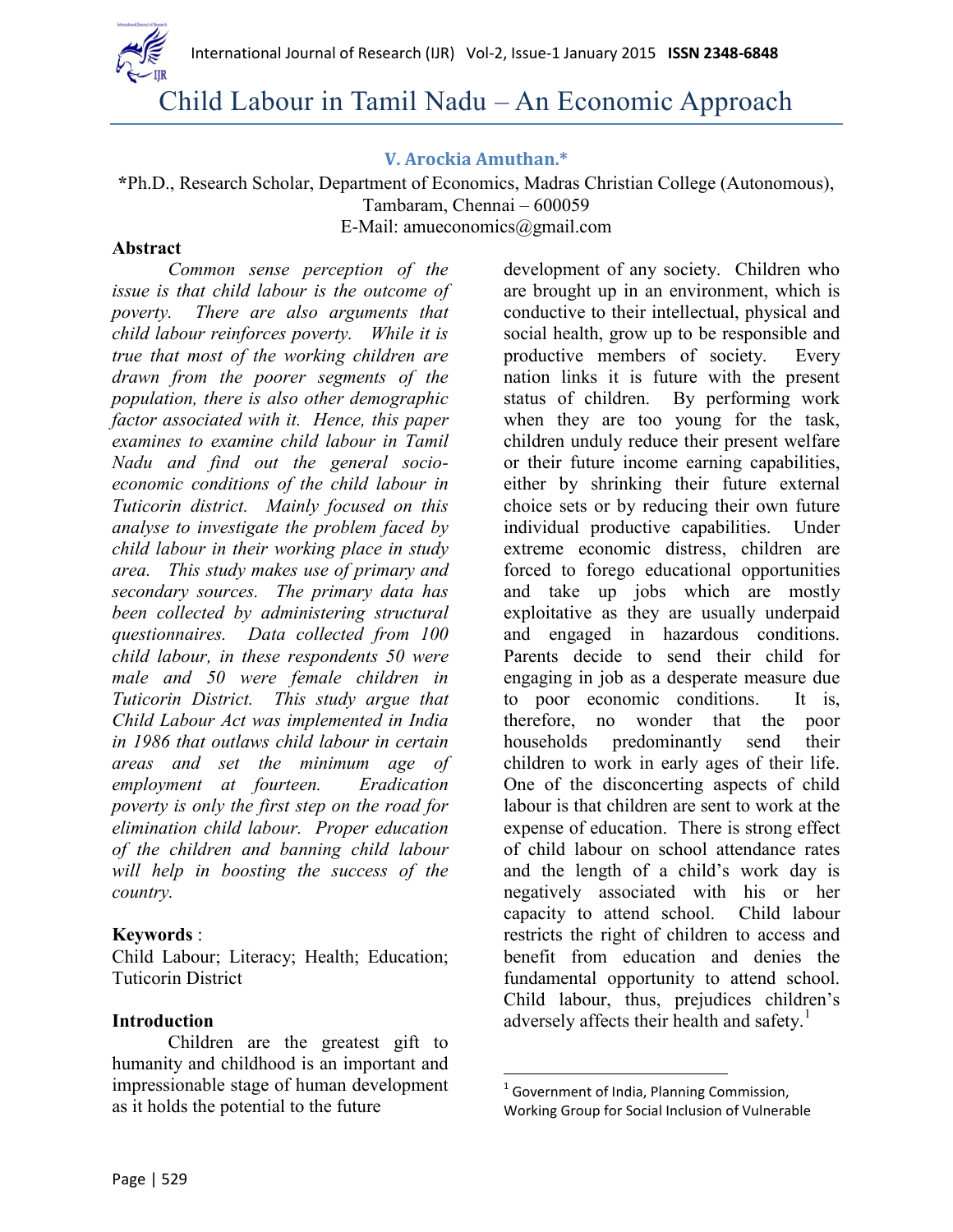

#### **Review of Literature**

Contrary to this view, Clark's study (1990) has concluded that child labour is an outcome of the individual family decisions depending on the economic status. Law can have only limited effect. Though her study is focused on textile industries in Britain, she has also drawn on the experience of other countries to strengthen the contention that individual families made decisions about the work force participation of their children on the basis of an assessment of what would to the advantage of the family as a whole. In the view of Prof. Weiner (1991) represents a third view on the decline of child labour. He understanding of the contemporary prevalence of child labours in India not only in Indian conditions but also in those in other countries, past and present. His conclusion is that the key to eliminating child labour lies in a firmly enforced policy of compulsory schooling. He also draw to no doubt that school attendance laws were more important and more because easier to enforce than child labour laws.

In view of Dr. Vidyasagar (2001) his study focused on child labour in the home based match industries of Sivakasi in Tamil Nadu. The issue of child labour in match industry to hand-made match industry. There is availability of cheap labour, especially of children is the corner stone of hand-made match sector in this region. He concluded that working children of match industries 30 per cent were boys and 70 per cent were girls. He suggest to the need to more educational attention to this area.

# **Scope of the Study**

The present study attempts to examine the problems of child labour in Tamil Nadu. It examines how far the programmes have helped in rescue to child labour in various working places and analyze to impact on sarva shiksha abiyan programme in child labour education. The study would provide a

framework for drawing suitable guidelines for improving to child labour.

#### **Objectives of the Study**

- 1. To examine child labour in Tamil Nadu.
- 2. To find out the general socioeconomic conditions of the child labour in Tuticorin District.
- 3. To investigate the problem faced by child labour in their working places in study area.

#### **Sources of Data**

The data and information for the purpose of the study have been collected through primary and secondary sources. The primary data has been collected by administering structural questionnaires. Data collected from 100 child labour, in these respondents 50 were male and 50 were female children in Tuticorin District. Secondary data collected from Government records and reports.

## **Status of Child Labourers in Tamil Nadu**

The state of Tamil Nadu is one of the developed states in India in terms of Economic Development where it is placed 8<sup>th</sup> on the Human Development Index 2011. Tamil Nadu is the 11<sup>th</sup> largest state in India by area and the  $7<sup>th</sup>$  most populous state. It is the second largest state economy in India as of 2012. The state ranked  $6<sup>th</sup>$  among states in India according to the Human Development Index as of 2011. In addition, Tamil Nadu figures as one of the most advanced states in providing education to its people. The state has 4,05,24,545 literates, making the literacy rate to 73.45 per cent and the school dropout rates at primary level is one of the lowest in comparison to other states. But on the other side, child labour problem still persists in the state where children are engaged in manufacturing industries like brick kins, beedi, silk, seed, handloom and textiles; in case of service sectors like tea shops, automobile shops, rag picking, domestic labour etc. In addition according to Campaign Against Child

l

Group like Child Labour and Bonded and Migrant Labour in the  $12^{th}$  Five Year Plan (2012-17).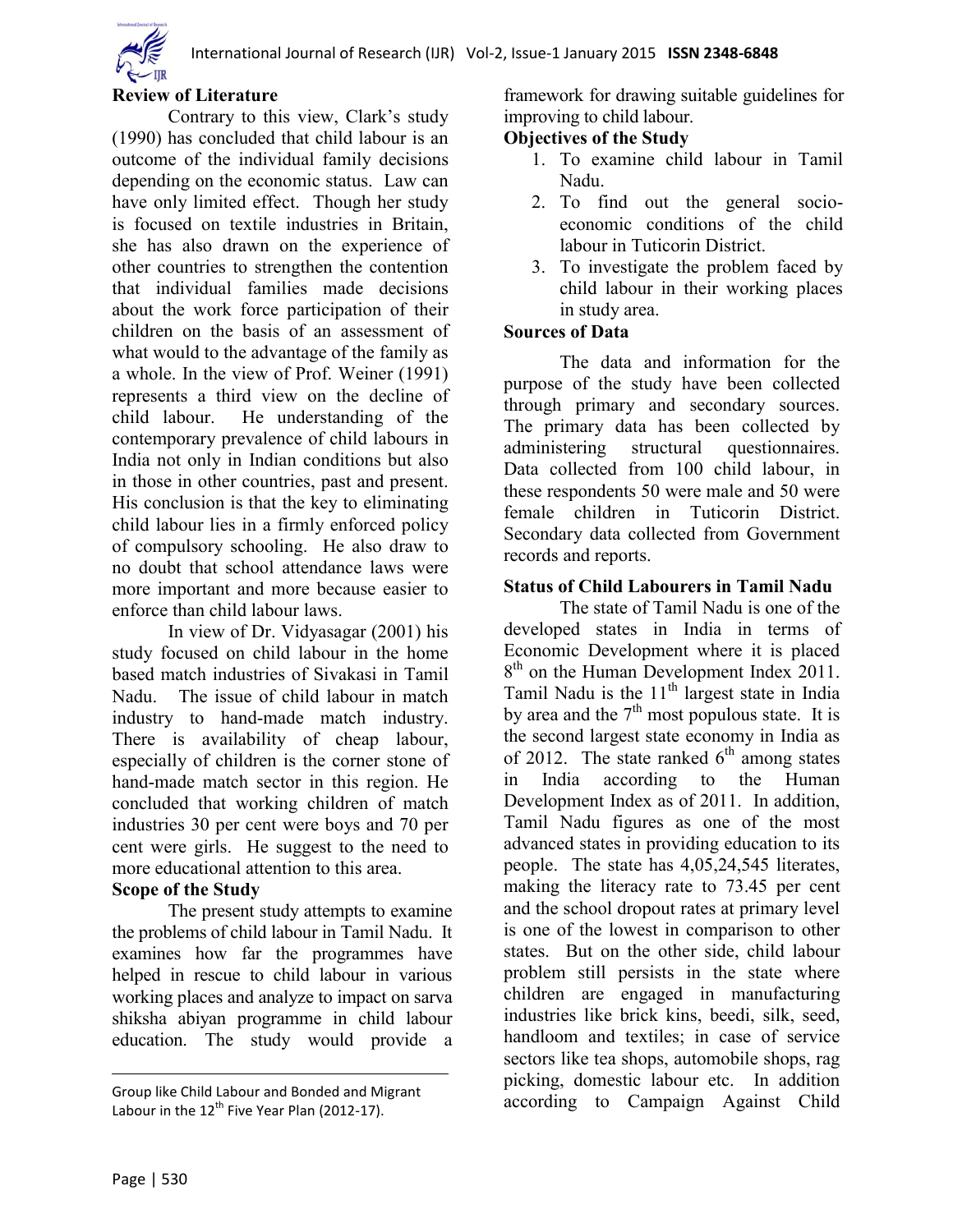

Labour, several thousand children from the state are continue to be sent to the northern states to work missing out on their education.

#### **Child Labour in Match box and Fire Crackers Industries of Sivakasi**

Sivakai is situated in Virdhunagar district hot region. Sivakasi has a dry weather, making it suitable for dry crops like cotton, chilies and millets. Approximately 70 per cent of the firecrackers and matches produced in India are from Sivakasi. The hot and dry climate of the town is conductive for the firecracker and match making industries. In 2011, Sivakasi, Tamil Nadu was home to over 9,500 firecracker factories and produced almost 90 per cent of total fireworks and 500

match factories giving 75 per cent of matches output in India. Mostly children in the age group of 7-15 work for more than 12 hours a day and earn paltry sum as wages for their back breaking work.

There are three categories of workers in these industries one which is done in the factories second in units/contractors premises and third in the homes. Steps taken to prohibit and regulate are confined of the first two while the home based work is still rampant.

#### **Child Labour in Tuticorin – An Overview**

Child labour is a phenomenon associated with various supply and demand side factors. In Tuticorin region the demand for child labour is mainly from the textile shops and hotel sector.

| SI.            | <b>Types of Work</b>                                                                               | Gender |                |              |  |  |  |  |
|----------------|----------------------------------------------------------------------------------------------------|--------|----------------|--------------|--|--|--|--|
| No.            |                                                                                                    | Male   | Female         | <b>Total</b> |  |  |  |  |
| 1              | Hotel                                                                                              | 22     | 5              | 27           |  |  |  |  |
| $\overline{2}$ | Textiles                                                                                           | 9      | 23             | 32           |  |  |  |  |
| 3              | House Keeping                                                                                      |        | $\overline{4}$ | 5            |  |  |  |  |
| $\overline{4}$ | <b>Brick Industry</b>                                                                              | 17     | 18             | 35           |  |  |  |  |
| 5              | Motor Vehicle Service Center                                                                       |        | $\Omega$       |              |  |  |  |  |
|                | <b>Total</b>                                                                                       | 50     | 50             | 100          |  |  |  |  |
|                | <b>Educational Status</b>                                                                          |        |                |              |  |  |  |  |
| 1              | Primary Education (1-5 <sup>th</sup> Standard)                                                     | 28     | 21             | 49           |  |  |  |  |
| $\overline{2}$ | Completed 6 <sup>th</sup> Standard                                                                 | 3      | 5              | 8            |  |  |  |  |
| $\overline{3}$ | Completed 8 <sup>th</sup> Standard (Elementary Education)                                          | 19     | 24             | 43           |  |  |  |  |
|                | <b>Total</b>                                                                                       | 50     | 50             | <b>100</b>   |  |  |  |  |
|                | <b>Community Status</b>                                                                            |        |                |              |  |  |  |  |
| 1              | General                                                                                            |        | $\theta$       | 1            |  |  |  |  |
| $\overline{2}$ | <b>Backward Community</b>                                                                          | 18     | 21             | 39           |  |  |  |  |
| 3              | Most Backward Community                                                                            | 3      | $\overline{2}$ | 5            |  |  |  |  |
| $\overline{4}$ | <b>Schedule Caste</b>                                                                              | 28     | 27             | 55           |  |  |  |  |
|                | <b>Age Group (in years)</b>                                                                        |        |                |              |  |  |  |  |
| 1              | $6 \text{ years} - 10 \text{ years}$                                                               | 05     | 08             | 13           |  |  |  |  |
| $\overline{2}$ | 11 years $-14$ years                                                                               | 45     | 42             | 70           |  |  |  |  |
|                | <b>Total</b><br>$\sim$ $\sim$ $\sim$ $\sim$ $\sim$ $\sim$ $\sim$<br>$\sim$<br>$\sim$ $\sim$ $\sim$ | 50     | 50             | <b>100</b>   |  |  |  |  |

**Table – 1 : Occupational, Educational & Community Distribution of Child Labour**

Source: Computed from Primary Data, 2013.

Table -1 showed that the occupational pattern and educational status of the child labour in Tuticorin District. Nearly 49 per cent of the literates in the have

less than five years of schooling and it more than 8 per cent of the child labourers completed six years of schooling. Almost 43 per cent of the respondents completed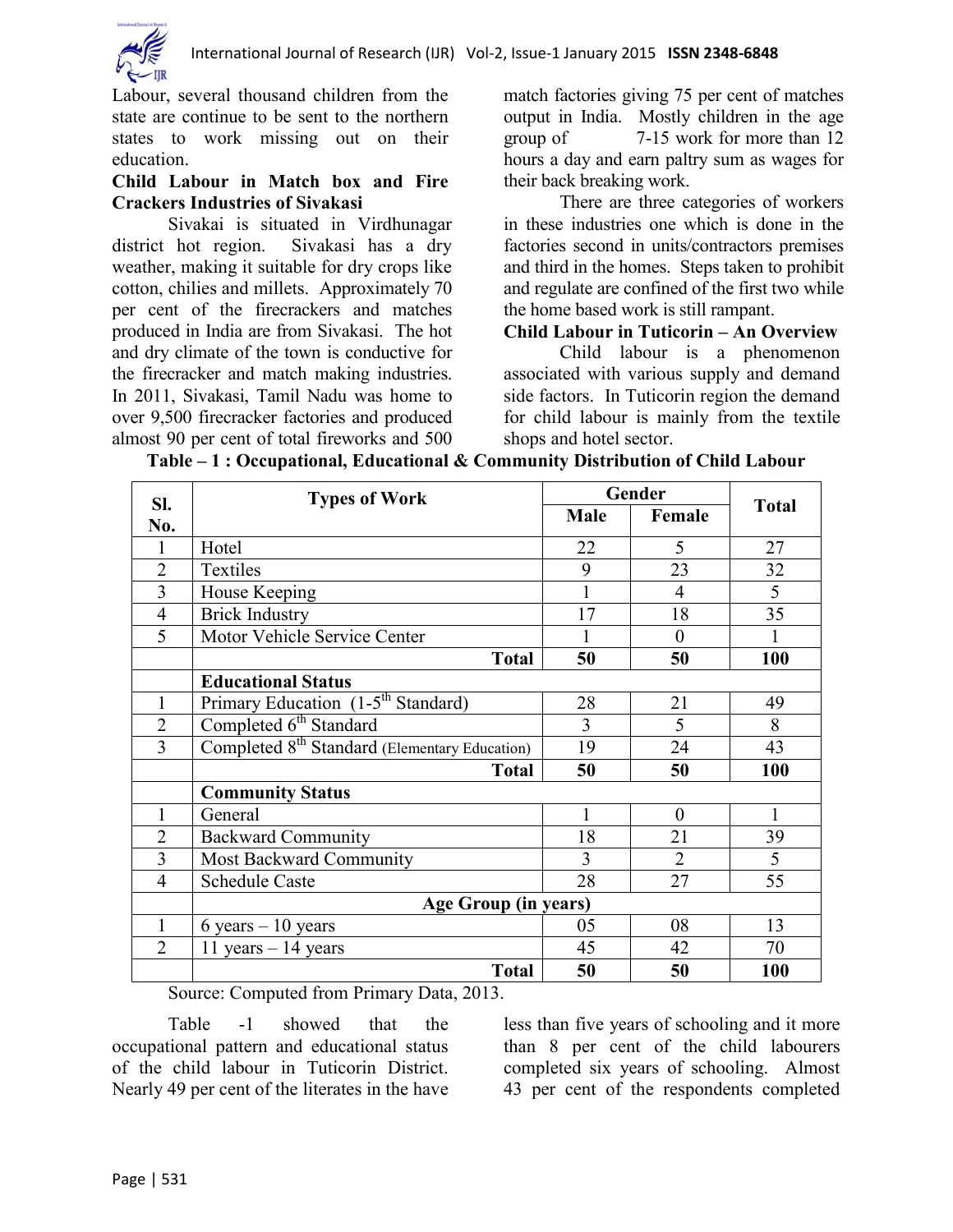

their elementary education. In view of gender disparity, 21 per cent of the females completed five years of schooling against 28 per cent of male child labourers and 24 per cent of female completed their elementary education against 19 per cent of male child labour in our study area. Elementary education schooling showed that female are higher than male, because of more number of girls elementary schools situated in our study area.

As far as the age structure of the child labour is concerned children in the age group 6-10 constitute about 13 per cent of the total respondents. But with the gender wise slightly female are higher than male. Most of the working children being in the age group of  $11 - 14$  contribute  $70$ per cent among 42 per cent are female child labour. Caste has been an important determiner of the process of social stratification in our country. Traditionally, caste and class have been associated with the occupations of the people. This study finds that almost all 99 per cent of child labour from the other than higher castes. As large as 55 per cent of child labour were of scheduled castes, 5 per cent of most backward casters and 39 per cent were

backward caste and just one per cent for higher caste. The child labour from scheduled castes and backward caste are majorly contribute in this district.

Occupational wise classification, nearly 27 per cent child labour are engaged hotel – table cleaning, vessels cleaning and helping to cook. Majority of male child labour are engaged in hotel works. 32 per cent of the respondents associated with textile shops and 23 per cent of the female child labour working in textile shops. Only 5 per cent of the child labour working in housekeeping. Majority of the child labour working in brick industry it was contributing 35 per cent among the female there are 18 per cent.

#### **Income Range of Working Children**

Wages paid to these children have really converted into little machines. Their concentration, speed of work and dexterity is so high. Every children has received wage through paid by cash, they don't have bank accounts. Income of children forms a significant component of the total family income. Thus it is contribution level of children to the total family income.

| <b>Age Group</b> | <b>Males</b>   |                |         | <b>Females</b> |                |         |
|------------------|----------------|----------------|---------|----------------|----------------|---------|
|                  | <b>Minimum</b> | <b>Maximum</b> | Average | <b>Minimum</b> | <b>Maximum</b> | Average |
| $6 - 10$         | 200            | 400            | 1250    | 1000           | 1200           | 1100    |
| 11-14            | 700            | 2500           | 1900    | 1400           | 2000           | 500     |

**Table – 2: Monthly Income of Child Labour (in Rs.)**

Source: Computed from Primary Data, 2013.

Average income level of girl children seems to be lower than boys in Tuticorin district. Average monthly income of a male child is Rs. 1250 in the age group of 6-10. Similarly while it is Rs. 1900 for male children it is Rs. 1500 for female children in the age group of 11-14. Older children finish more work and the younger ones are slow till they pick up the work. Boys earn more in the brick industry and hotel, vehicle service, housekeeping sectors.

#### **Major Findings**

Working children are from different age, race, income or health status groups. The children generally start to work at a very young age and usually work for long hours for little or no payment. In our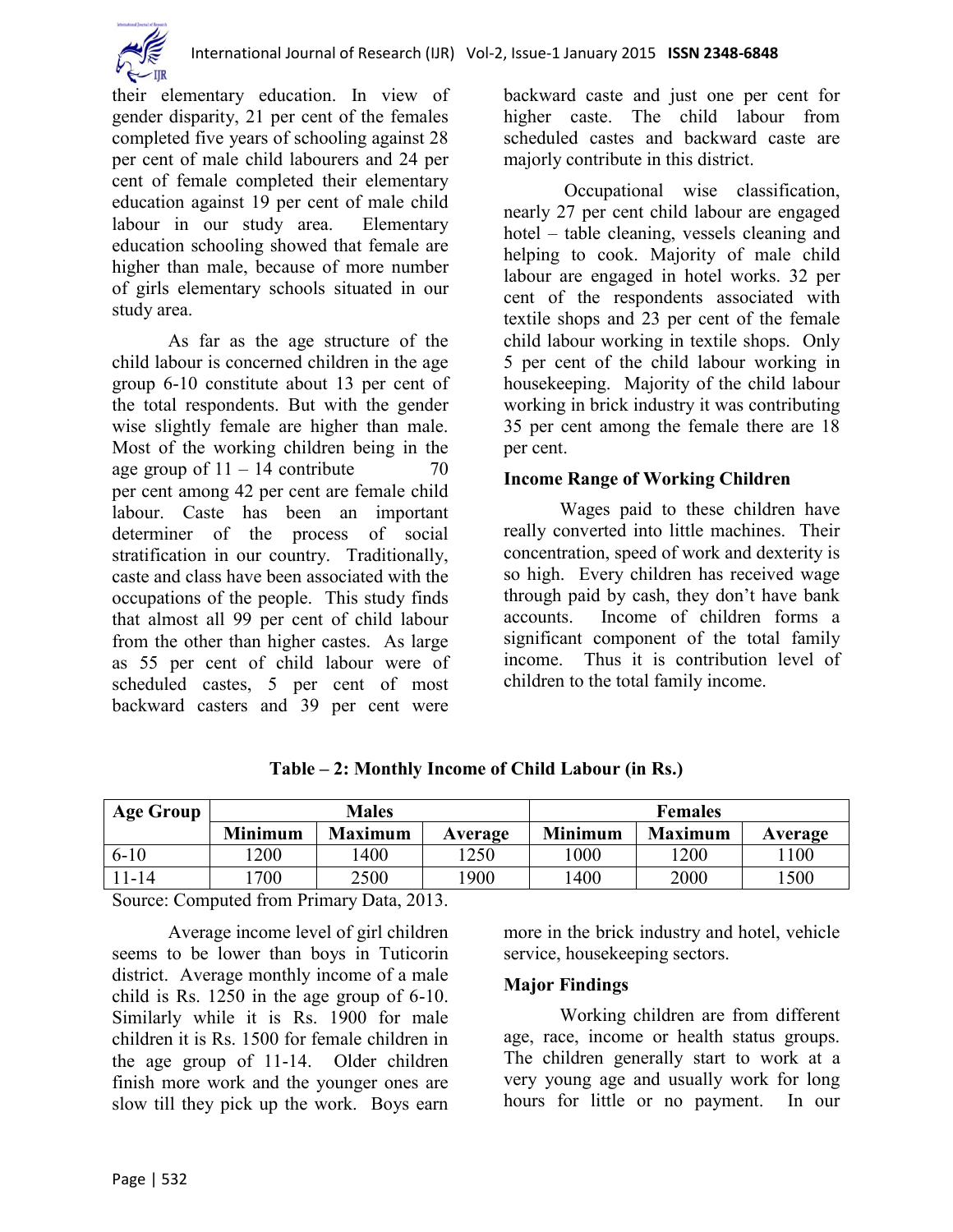

research, 95 per cent of child labour faced problems to working long hours and 85 per cent of the working children are affected to latter payment. The inappropriate structure of work schedules (long hours/late hours with frequent changes) and the lack of supervision increase the risk of work related injuries and illnesses.

Child labour contributes to the family income nearly 95 per cent of the households are in low-income range (below Rs. 5000 per month). 12 per cent of the children contribute less than 40 per cent of the total family income. Children in 80 per cent of the households contribute 50 per cent of the total income. Child labour always have lower growth and poor health status as compared to their non-working children. Child labour may start adopting the habits which are usually associated with adults like beedi smoking, use of alcohol, gambling and involvement in sexual abuse even the educated youths are inducing in this practice.

#### **Recommendations**

Everyone should take some steps in the direction to stop child labour so that we can bring smiles to many faces and make this world a beautiful place for a child to live in. There are various organizations which are fighting against child labour by helping children and imparting education among that part of society from where majority of the child labour comes. Poor families should be given knowledge about family planning/control so that they are not burdened by children. It would be advisable not to keep small children at home for taking domestic help in daily household chores.

The future of a community is in the well being of its children. So it becomes imperative for the health of nation to protect its children from premature labour which is hazardous to their mental, physical, educational and spiritual developmental needs. It is urgently required to save children from the murderous clutches of social injustice and educational deprivation and ensure that they are given opportunities for healthy, normal and happy growth.

# **Conclusion**

The Government of India has implemented the Child Labour Act in 1986 that outlaws child labour in certain areas and sets the minimum age of employment at fourteen. This Act falls short of making all child labour illegal, and fails to meet the International Labour Organisations guideline concerning the minimum age of employment set at fifteen years of age. Though policies are in place that could potentially reduce the incidence of child labour, enforcement is a problem. If child labour is to be eradicated in India, the government and those responsible for enforcement need to start doing their jobs. Policies can and will be developed concerning child labour, but without enforcement they are all useless. Eradicating poverty, however, is only the first step on the road to eliminate child labour.

# **References**

- 1. Basu Kaushik (1998), *'Child Labour – Cause, Consequence and Cure, with Remarks on International Labour Standards',* Policy Research Working Paper, World Bank.
- 2. Clark, Nadinell (1990), '*Child Labour and the Industrial Revolution',* Indiana University Press, Bloomington
- 3. Helen R Sekar (2004), *'Child Labour in Urban Informal Sector : A Study of Rag Pickers in Noida'* NLI Research Studies, V.V.Giri National Labour Institute, Noida.
- 4. Kapil Goel (2012), 'The Social and Occupational Health Problems of